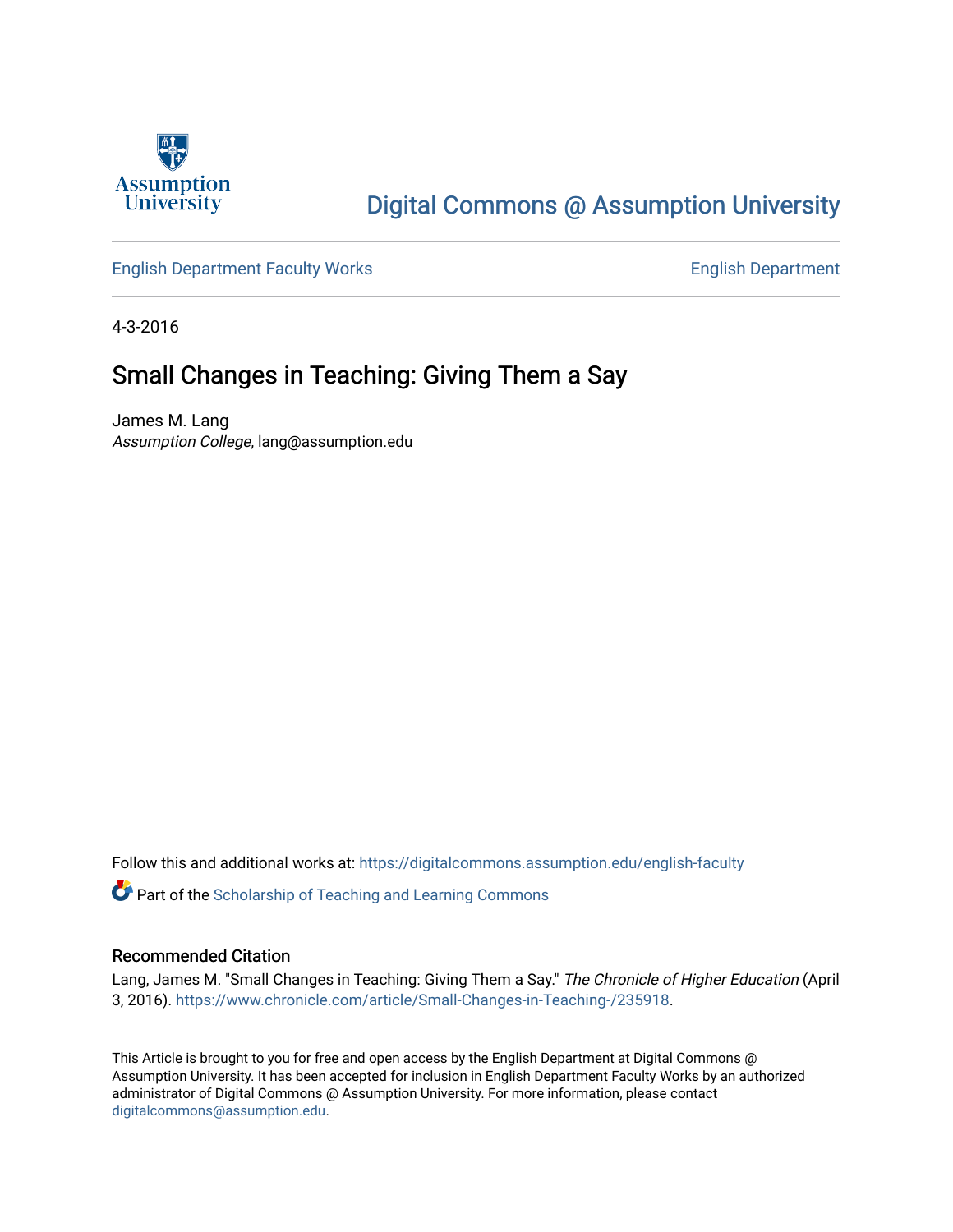[ADVICE](https://www.chronicle.com/section/Advice/66)

# Small Changes in Teaching: Giving Them a Say

Three ways to improve learning by giving students a measure of control



By James M. Lang  $|$  APRIL 03, 2016

O ver sprin ver spring break, I helped lead a student trip to Ireland in [commemoration of the 100th anniversary of the 1916](http://www.irishtimes.com/1916) Easter Rising. We toured the country with a guide and learned about the pivotal role of the Rising in Ireland's political and cultural history. I brought my 11-year-old twins on the trip, hoping the experience would continue to cultivate in them a love of travel and learning.

Observing how the twins responded to the different educational events we had planned offered me another perspective on a learning principle that has become increasingly important in my own teaching.

One afternoon we visited a small historical site and listened to a long-ish lecture from the curator. I kept my eye on the twins, knowing how this might test their patience, but they both seemed attentive throughout. Later, on the bus back to the hotel, I asked [them to tell me what they had learned. Neither could recall a single thing. They had been paying what Jay Howard has called "civil](http://chronicle.com/article/Building-a-Better-Discussion/231685/) attention," instead of actually listening. They had learned nothing.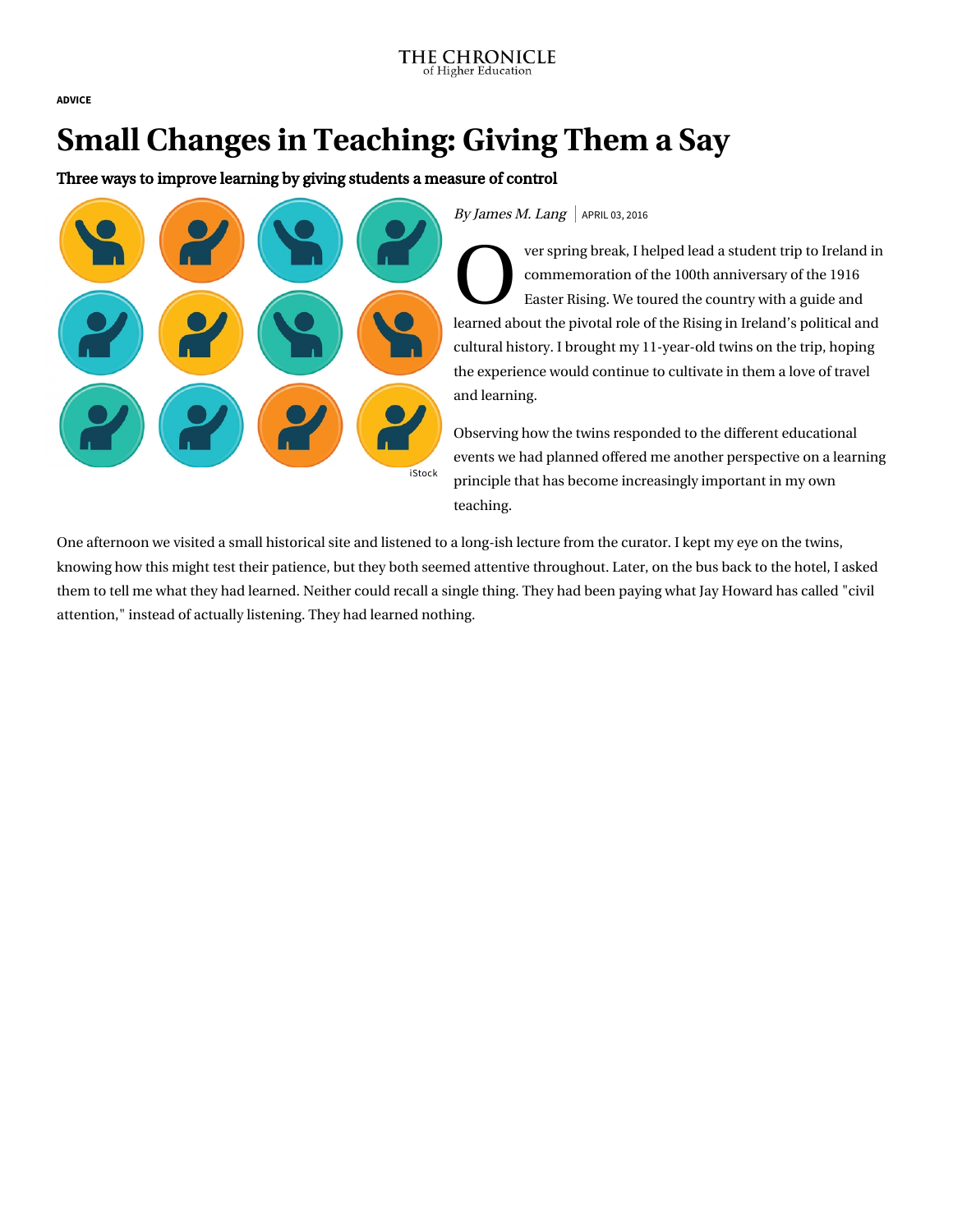#### Small Changes in Teaching



In this series, James M. Lang explores ideas on everyday classroom learning.

- [The Minutes Before Class](https://www.chronicle.com/article/Small-Changes-in-Teaching-The/234178/)
- [The First 5 Minutes of Class](https://www.chronicle.com/article/Small-Changes-in-Teaching-The/234869/)
- [Making Connections](https://www.chronicle.com/article/Small-Changes-in-Teaching-/235230/)
- [The Last 5 Minutes of Class](https://www.chronicle.com/article/Small-Changes-in-Teaching-The/235583/)
- [Giving Them a Say](https://www.chronicle.com/article/Small-Changes-in-Teaching-/235918/)
- [Space It Out](https://www.chronicle.com/article/Small-Changes-in-Teaching-/236479/)
- [Small Changes or Big Revolutions?](https://www.chronicle.com/article/Small-Changes-or-Big/236839/)

Near the end of the week, with plenty of lectures and walking tours under our belt, I left the students in the hands of my co-leader and took the twins to [a small museum](http://www.dublinia.ie/) on medieval and Viking Dublin. I promised them we could stay as long or as briefly as they liked; I would follow their lead. This time, they wandered through the museum at their own pace, skipping some sections completely while stopping at others to read the placards, do the activities, and study the exhibits. They followed their own interests entirely, and afterward, spoke enthusiastically about what they had learned.

No doubt one reason they responded differently to the two experiences was because the lecture was passive and the museum was interactive. But clearly that wasn't the only issue, since the twins also zoned out on some of the very active walking tours. Instead, I would attribute most of the difference to one factor: In the museum, they had choices — complete freedom to choose what they wanted to learn, and how. They were in control.

Education theorists sometimes distinguish between two orientations that students take toward learning: mastery or performance. Performance-oriented learners want to do well on tests, essays, or other assessments. Mastery-oriented learners want to grasp the material for its own sake, because they find it interesting, relevant, or beautiful. Plenty of research suggests that a mastery orientation creates deeper and longer learning.

That same research suggests that we can help orient students toward mastery by giving them choices. As biologist James Zull has written in The Art of Changing the Brain, "one important rule for helping people learn is to help the learner feel she is in control." Likewise, the authors of How Learning Works: 7 Research-Based Principles for Smart Teaching, argue that mastery arises when we "allow students to choose among options and make choices that are consistent with their goals and the activities that they value."

That said, you may well feel — as I do — that you know more than students about your subject matter, and, hence, you know best what they should learn. You can't just take them to the museum of your discipline and let them wander around freely. They might well, as my twins did, skip entire sections of your discipline that are essential to a full understanding of the subject. Some faculty and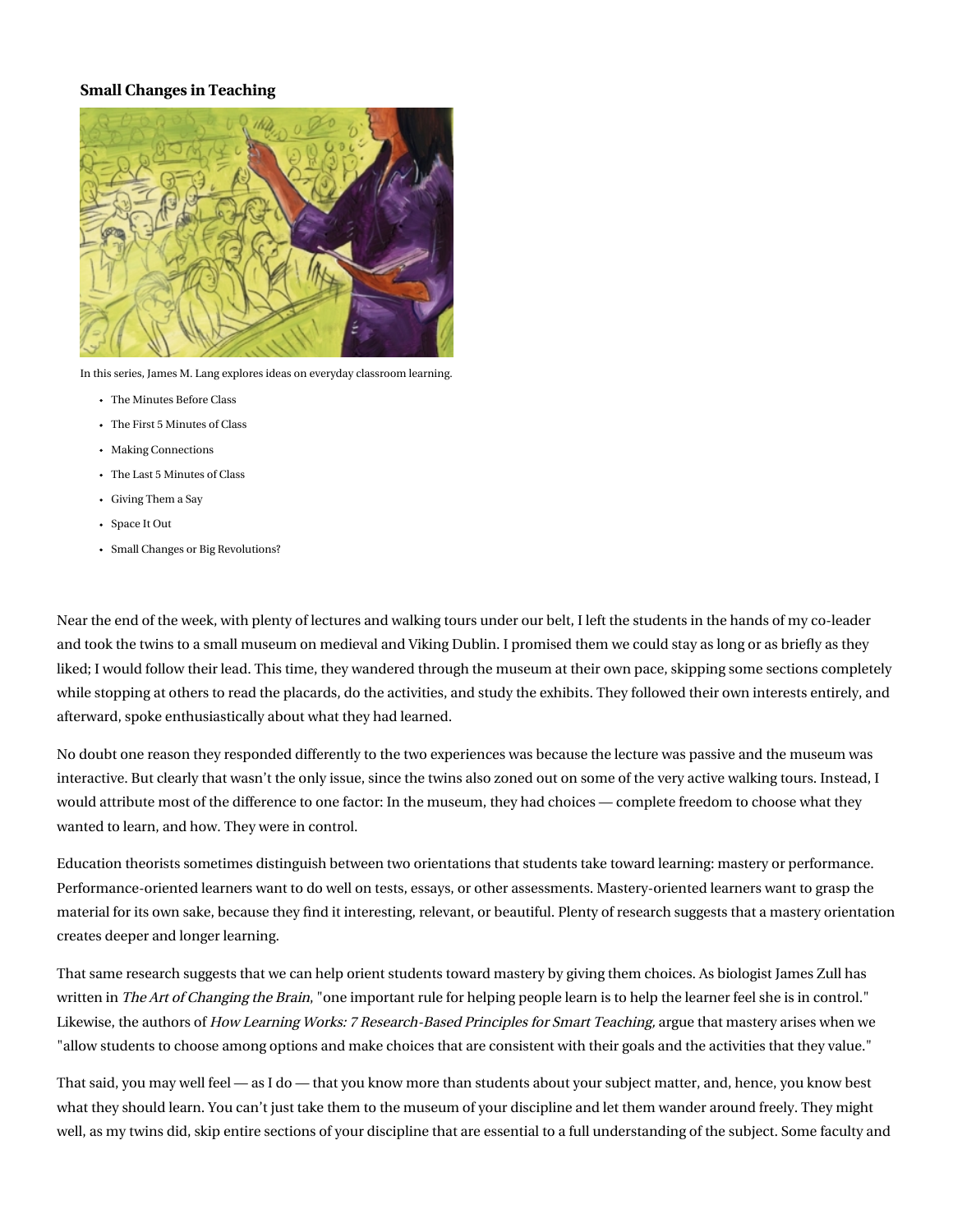educational structures do offer students complete control over their learning in this way, but most of us aren't — or don't want to be — in that position.

But that doesn't mean we can't offer our students *some* control over their learning. The quest to produce mastery learners is another challenge ripe for [a small teaching approach.](http://www.amazon.com/Small-Teaching-Everyday-Lessons-Learning/dp/1118944496/) In the four previous columns in this six-part series, I have argued that we can make [substantive improvements to our teaching and to student learning by paying closer attention to how we organize the minutes before](http://chronicle.com/article/Small-Changes-in-Teaching-The/234869) class starts, the [first five minutes of class,](http://chronicle.com/article/Small-Changes-in-Teaching-The/234178) the [last five minutes of class,](http://chronicle.com/article/Small-Changes-in-Teaching-The/235583) and the opportunities we give students [to form connections.](http://chronicle.com/article/Small-Changes-in-Teaching-/235230)

In this column, I propose three small ways in which we can take existing courses and offer students the chance to assert some measure of control over their own learning.

Student-generated exam questions. Traditional exams represent one of those moments in a course in which students seem to lose all control. They come into the room at a specific date and time, sit down, and complete tasks that we have set for them. One obvious way to offer students some choices within an exam is to create more questions than you want them to answer — if you want students to write four short essays for an in-class exam, for example, you could allow them to choose from six or eight questions.

But a more meaningful way to give them some control is to allow them to write their own exam questions. And then promise you will use some proportion or version of those questions on the actual exam. Taking 30 to 45 minutes of class time and asking students to work in groups to generate exam questions not only will give them some sense of control over the test, but also will serve as an excellent review activity.

I give essay exams in my "British Literature Survey" course, and a couple of the questions always require students to analyze passages from the works we have studied. The class prior to the exam, I ask students to work in small groups to identify the passages they would most like to see on the exam questions. With seven or eight groups, I end up with a long list of possibilities, and I always choose from it. I suppose the class could collude to limit the choices to two or three works, but that has never happened, and so we have reached a happy medium in which they get to help determine the works appearing on the exam and I still have plenty of choices.

Open assessments. I have been intrigued in recent years with assessment systems in which students are offered a wide range of possible assignments and get to choose which ones to complete to earn the grade they desire. I profiled the work of one teacher who uses such a system, John Boyer, in my book [Cheating Lessons: Learning From Academic Dishonesty.](http://www.hup.harvard.edu/catalog.php?isbn=9780674724631) Bonni Stachowiak, host of the [Teaching in Higher Ed podcast,](http://teachinginhighered.com/episodes/) spoke about her own use of open assessments in [a recent episode.](http://teachinginhighered.com/teaching/choose-your-own-adventure-assessment/)

Adopting this approach in my own classroom would represent a large conceptual step forward for me. I just haven't been able to see my way there yet — or even decide if it makes sense for me.

Instead, in true small-teaching fashion, I've taken one mini-step in this direction. On my syllabus this semester, I left open 10 percent of the grade for an undetermined assignment, and told students on the first day of class that we would decide together what that assignment would be. The default would be a paper, I said. But if we could come up with an alternative they liked better, I would find a way to make it work.

That idea actually came from a conference paper by [Chris Walsh,](http://www.bu.edu/writingprogram/people/writing-program-faculty/chris-walsh/) associate director of a writing program at Boston University, who spoke about using a "blank syllabus" in his literature-survey courses. He doesn't actually hand out a blank document. Instead, he has some blank spaces on his syllabus that the students help him to fill throughout the semester with readings they would like to see included from their anthology. I loved the idea of having at least one small blank space on my syllabus, in terms of the work they would do, and will perhaps even expand its size a little further next semester.

Class constitutions. Some readers may have another objection to offering students more choice and control: Perhaps you are preparing students for an external exam or are teaching in a predetermined curriculum. Fair enough. But that doesn't mean you can't still give students a sense of ownership in the course.